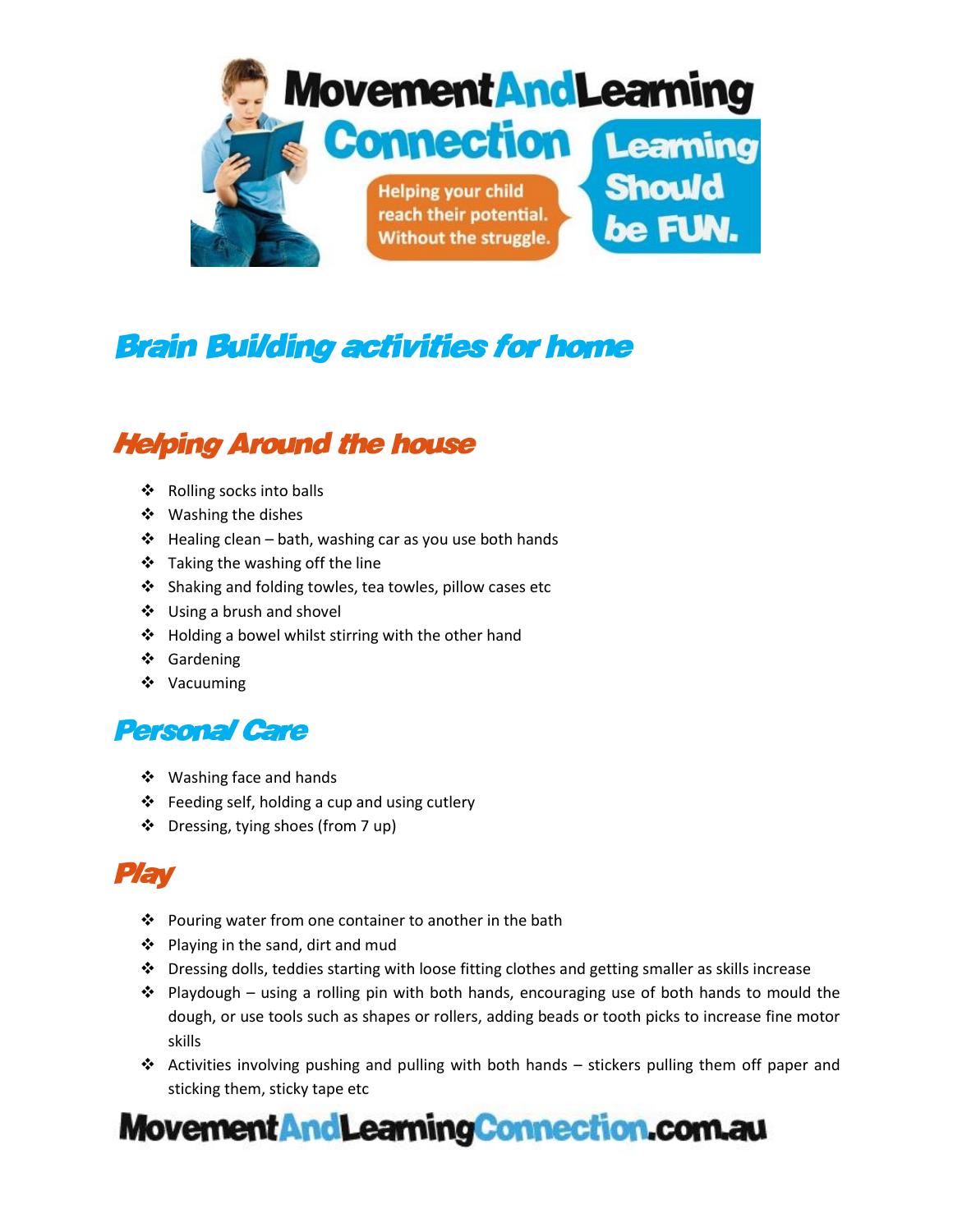

- Crunching paper, stuffing paper into old stockings, making a long snake
- ❖ Watering plants with spray bottles
- ❖ Swings you dangle from

## *Music & Movement*

- Singing songs with hand movements (eg 'open shut them' 'hickory dickory dock' etc)
- $\triangleq$  Playing musical instruments drumbs, macaras, cymbals
- Clapping and tapping have your child imitate your rhythmic hand motions as you clap your hands and tap different parts of the body (sit facing each other – You tap your knees, clap your hands and clap each others' hands). Recite rhymes.
- $\triangleleft$  Catching/throwing large balls using two hands to catch
- On a skateboard/scooter board, encourage your child to lie on their stomach and pull themselves along hand over hand along a rope strung overhead.

## **Tactile Exploration**

- ◆ Activities where two hands can work together using eater, sand, rice, rice pudding/jelly, shaving cream, sand, finger paint or anything that is messy and has an interesting texture.
- $\cdot$  Shaving cream on a mirror making circles with both hands at the same time
- $\cdot$  Making pattern in flour or powder on the table with both hands
- $\div$  Make sure he/she gets both hands into the materials, and help them to use two hands to pick up lots of the substance or to smear it over paper or a surface such as a table.

### **Creative Activities**

- $\div$  Cutting, pasting, paper folding, weaving, threading, sewing
- ❖ Finger painting
- ❖ Tearing /ripping paper
- $\div$  Threading beads
- ❖ Scissor cutting
- Glue gun (supervision required)
- $\div$  Selection of creative inspiration, paper, pencils, glue, glitter, sequins, stickers etc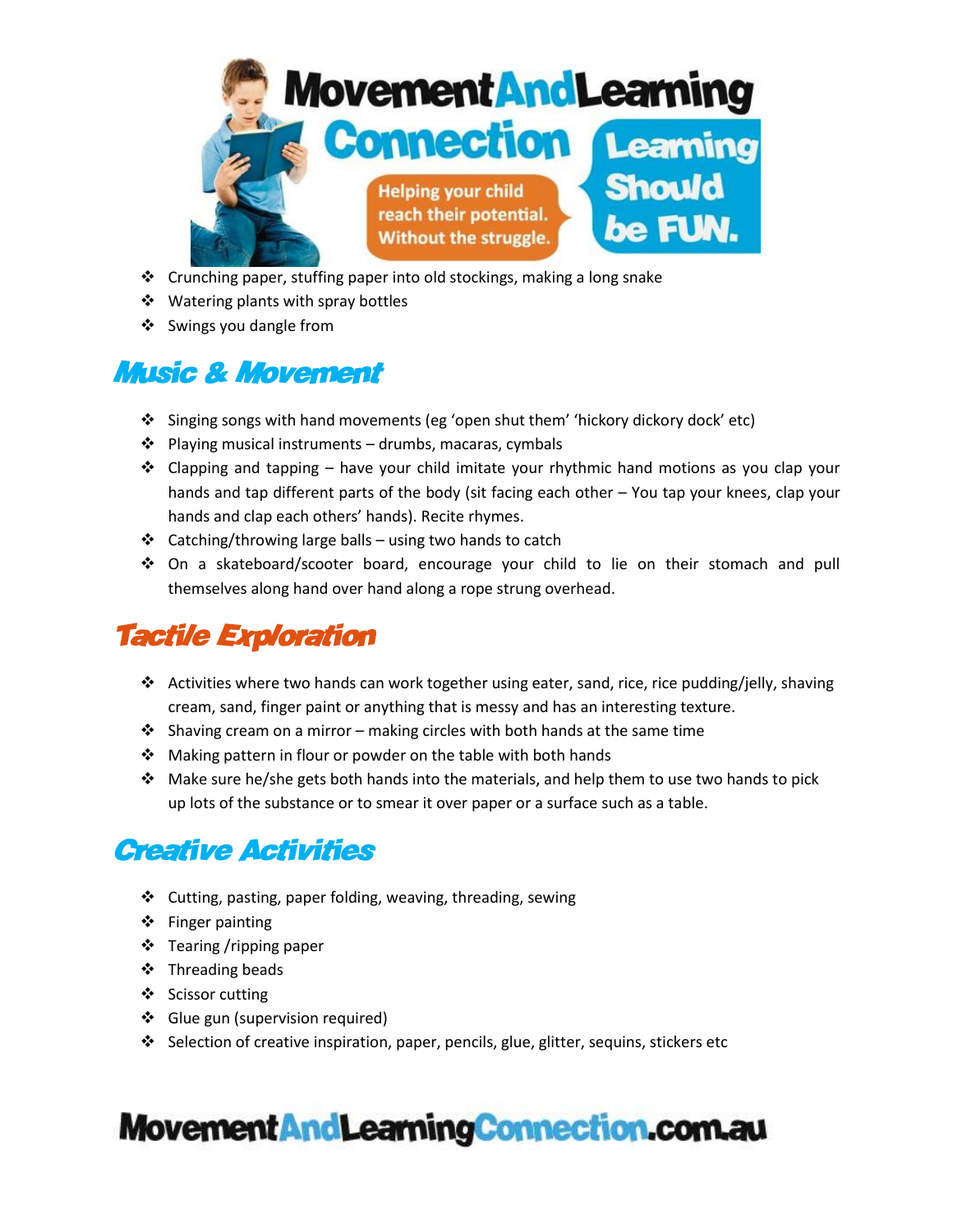

## **Drawing & Writing**

- $\cdot$  Drawing with stencils one hand holds while the other draws
- ❖ Using different textures of paper and writing materials
- ❖ Clean a blackboard with dusters using two hands
- $\cdot \cdot$  Typing on the computer with two hands and playing a keyboard or organ with both hands

#### **Games**

- ❖ Playing with lego or other construction toys
- Using water pistols where you have to stablise with one hand while 'pumping' the water with the other
- Screw together toy nuts and bolts
- Magnetic toys that requite stabilisation to pull magnets apart or remove metal pieces from magnets
- Corkboard where your child can happer shapes with a wooden mallet
- Pull apart beads
- ❖ Threading beads
- Jenga
- ❖ Dangling Monkeys
- ❖ Pick up sticks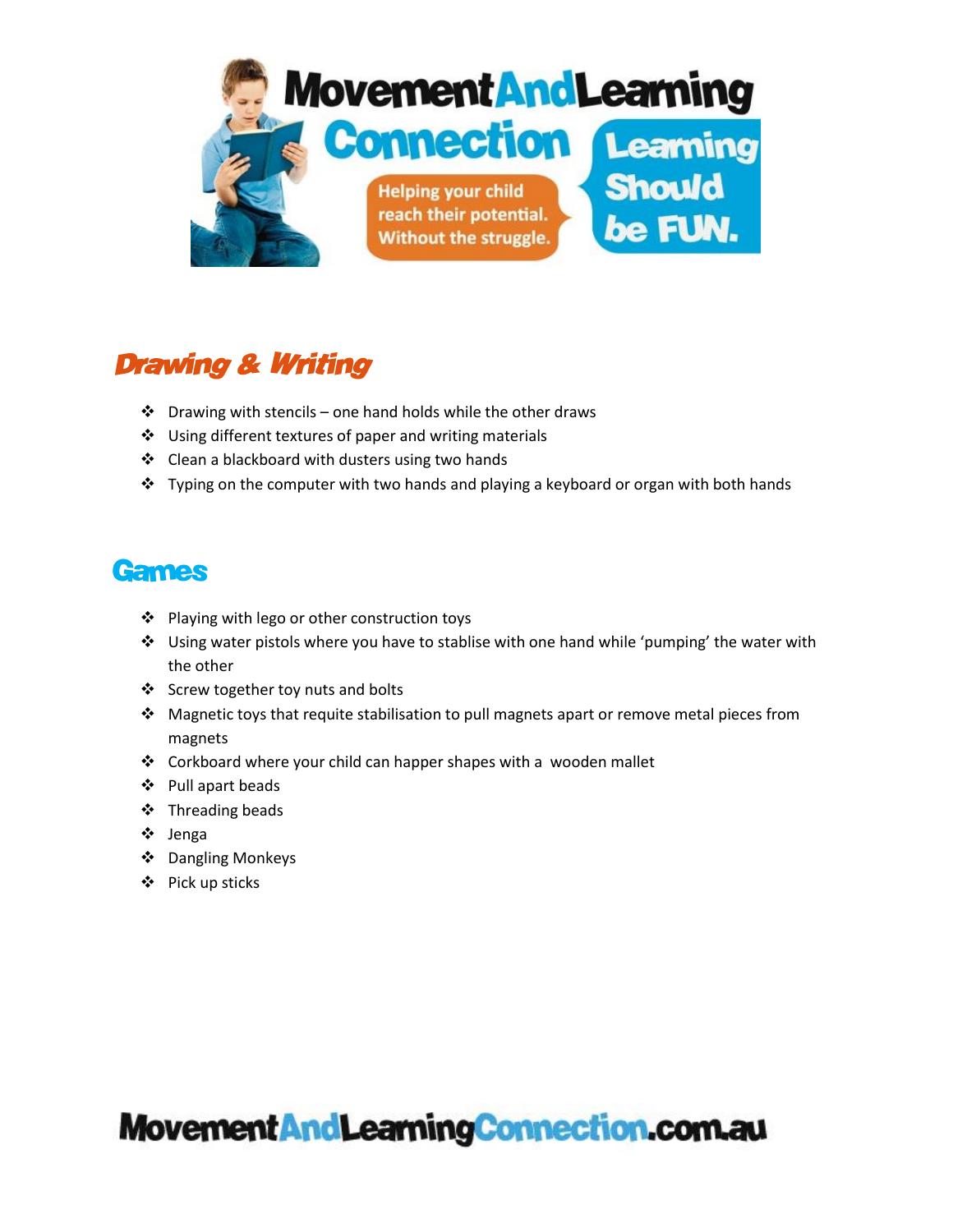

## **Other two handed activities**

- $\div$  Hold a container in one hand and put obkects in / tale objects out with the other
- $\cdot \cdot$  Hold a stick in one hand and put objects in / take objects out with the other
- Hold a stick in one hands and put rings on / take rings off it with the other
- $\triangleq$  Hold a pegboard down when pulling pegs out
- Stablize a ring stack to put rings on
- $\cdot \cdot$  Hold down paper with one hand and scribble on it with the other
- Thread toys using wooden dowel as needle
- Wind a jack-in-the-box
- ❖ Pour water from one cup into another
- $\div$  Hammering with soft wood and nails
- ❖ Knitting/crochet
- ❖ Finger knitting
- $\div$  Cooking rolling golf balls, mixing cakes

# **Activities should be fun! Challenging but not** frustrating.

10 everyday activities to boost your brain

Brain breaks